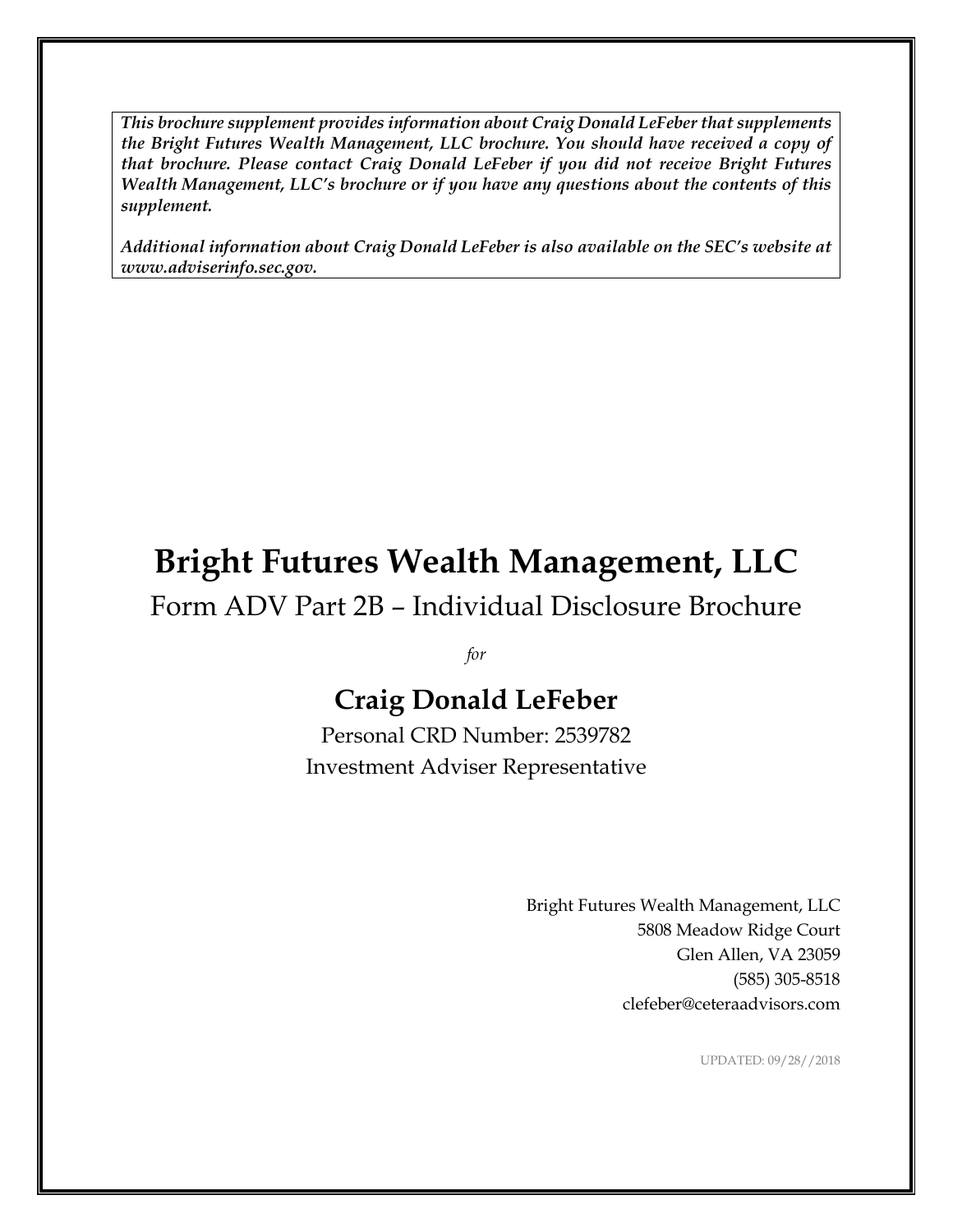# **Item 2: Educational Background and Business Experience**

| Name: | Craig Donald LeFeber | <b>Born:</b> 1968 |
|-------|----------------------|-------------------|
|-------|----------------------|-------------------|

#### **Educational Background and Professional Designations:**

#### **Education:**

Masters of Public Affairs Public Finance, Indiana University - 1994 Bachelors of Arts Political Science, University of Rochester - 1991

#### **Business Background:**

| $01/2013$ - Present<br>Registered Representative<br>Cetera Advisors, LLC<br>$07/2010 - 12/2012$<br>Registered Representative<br>MultiFinancial<br>$08/2007 - 07/2010$<br>Registered Representative<br><b>HSBC</b> Securities, LLC<br>$04/2002 - 08/2007$<br>Registered Representative<br>AXA Advisors, LLC | $01/2017$ - Present | Investment Adviser Representative/CCO<br>Bright Futures Wealth Management, LLC |
|------------------------------------------------------------------------------------------------------------------------------------------------------------------------------------------------------------------------------------------------------------------------------------------------------------|---------------------|--------------------------------------------------------------------------------|
|                                                                                                                                                                                                                                                                                                            |                     |                                                                                |
|                                                                                                                                                                                                                                                                                                            |                     |                                                                                |
|                                                                                                                                                                                                                                                                                                            |                     |                                                                                |
|                                                                                                                                                                                                                                                                                                            |                     |                                                                                |

#### **Item 3: Disciplinary Information**

There are no legal or disciplinary events that are material to a client's or prospective client's evaluation of this advisory business.

# **Item 4: Other Business Activities**

Craig Donald LeFeber is a registered representative. From time to time, he will offer clients advice or products from this activity. Clients should be aware that these services pay a commission and involve a possible conflict of interest, as commissionable products can conflict with the fiduciary